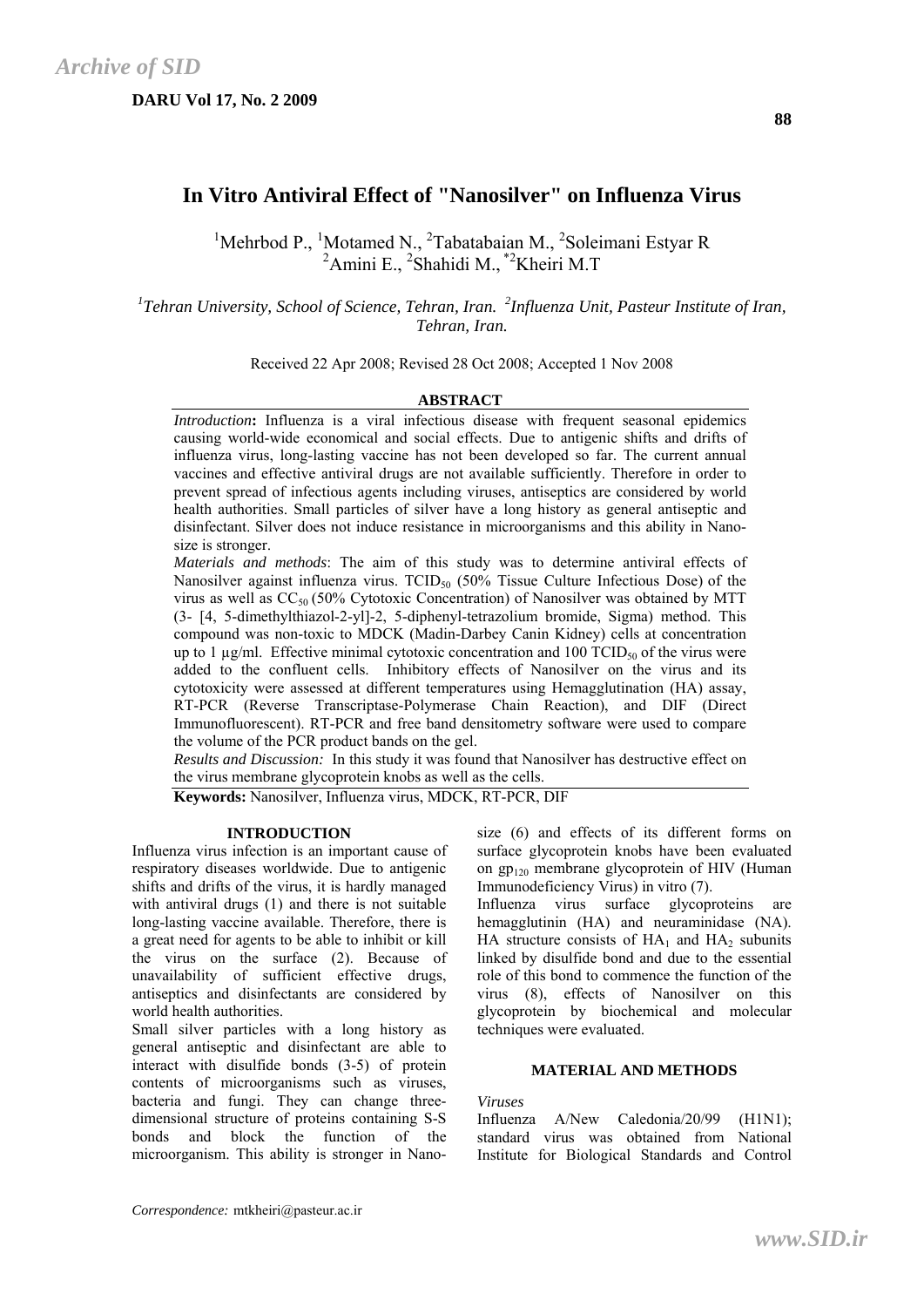(NIBSC) and used after several passages. It was propagated in MDCK cells in the presence of 2 µg/ml of Trypsin-TPCK (Tosylamide, Phenylethyl Chloromethyl Keton-treated Trypsin) (Sigma, St.Louis, MI) to help virus penetration by cleavage of the  $HA_0$  to  $HA_1$  and  $HA_2$ .

## *Cell culture*

Continuous MDCK cells were grown in Dulbecco's Modified Eagle's Medium (DMEM) (ICN) contained 10% heat-inactivated Fetal Bovine Serum (FBS) (Gibco, Gaithersburg, MD), 100 Units/ml Penicillin G and 100 µg/ml Streptomycin (Sigma Co.) at 37°C in a humidified  $5\%$  CO<sub>2</sub> incubator.

#### *Test compound*

Nanosilver was obtained as a Clear Goldish liquid at 2000 ppm (particle/ml). It was used in different dilutions to assess its antiviral activity.

# *Colorimetric MTT assay*

Colorimetric MTT assay was performed according to Raphael Levi, et al (9). Yellow MTT is reduced to purple formazan by mitochondrial succinate dehydrogenase of living cells. Stock MTT (10x), was prepared by dissolving tetrazolium in PBS (Phosphate Buffer Saline) at a concentration of 5 mg/ml and filtering through 0.45 µm filter. The medium of the confluent cells was removed, then 100 µl of 1x MTT was added to each well. Following incubation at 37°C with 5% CO2 for 2 hrs, 100 μl of acidic isopropanol was added and mixed to release the color from the cells. Optical density was measured at 540 nm using ELISA reader (Stat Fax-200) to elevate live cells.

#### *Determination of CC50 and effective minimal cytotoxic concentration of Nanosilver*

Cytotoxicity of the compound against MDCK cells was evaluated in term of  $CC_{50}$  (50%) cytotoxic concentration). MDCK cell culture was exposed to the compound at different concentrations. Following 1 hr of incubation at 37°C and washing with PBS, the TPCKcontaining medium was added. After 48 hrs incubation under the same conditions, the viability of the cells was measured by MTT method. Effective minimal cytotoxic concentration was determined by statistical analyses (Spss ver. 11.0).

# *Virus inhibition assay*

Confluent MDCK cell cultures were treated with Nanosilver during and after virus infection in three sets of experiments as follows:

1-100  $TCID_{50}$  of the virus was exposed with effective minimal cytotoxic concentration of Nanosilver for one hr at 37°C. Then 100 μl of the mixture was added to the cells cultured fluently in 96-well flat-bottom microtiter plate. Following one hr incubation at 37°C, the supernatants were removed and the cells were washed with PBS. Then 100 μl of the TPCK-containing medium was added to each well. (Pre-penetration exposure)

2-100 TCID<sub>50</sub> of the virus (100 μl/well) was added to each well. After one hr incubation at 37°C the unabsorbed viruses were removed and cells were washed and 100 μl of Nanosilver diluted with TPCK-containing medium was added to each well (Post-penetration exposure).

 $3-100$  TCID<sub>50</sub> of the virus and effective minimal cytotoxic concentration of Nanosilver were mixed and incubated at 37°C for one hr. The mixture was added to the cells (100 μl/well) and after one hr of incubation at 37°C and washing the cells, 100 μl of the compound was diluted with TPCKcontaining medium and was added to each well (Pre and post-penetration exposure).

All plates including MDCK cells and influenza virus inoculated MDCK cells were incubated at  $CO<sub>2</sub>$ -incubator for 48 hrs and the virus titration was carried out by HA. The viability of the infected and non-infected cells was evaluated using absorbance values of formazan. The percent of protection was calculated as follows:

## Percent protection =

 $[(ODT) V-(ODC) V]/[(ODC) M-(ODC) V] \times 100$ 

Where (ODT) V, (ODC) V and (ODC) M indicate absorbance of the sample, the virus-infected control (no compound) and mock-infected control (no virus and no compound), respectively (10).

#### *Hemagglutination assay*

In order to assess the presence of the virus in cell culture, serial dilutions of the cell culture media were added to 96-well U-shape microplates. Chicken red blood cells (cRBCs) (0.5%) were added to each well. Following incubation at least for one hr at room temperature, precipitation of the RBCs demonstrated absence of the virus while hemagglutination indicated presence of the virus.

#### *RNA Extraction*

Viral genomic RNA was extracted from 100 µl of the virus inoculated cell culture media using AccuPrep® Viral RNA Extraction Kit (Bioneer, Seoul, Korea). Using this kit, RNA was bound to glass fibers fixed in a column and finally was isolated and eluted with 50µl of the elution buffer. Since the influenza A virus has been used in this study, Influenza B virus was added to the samples as internal control  $(100 \mu l)$ .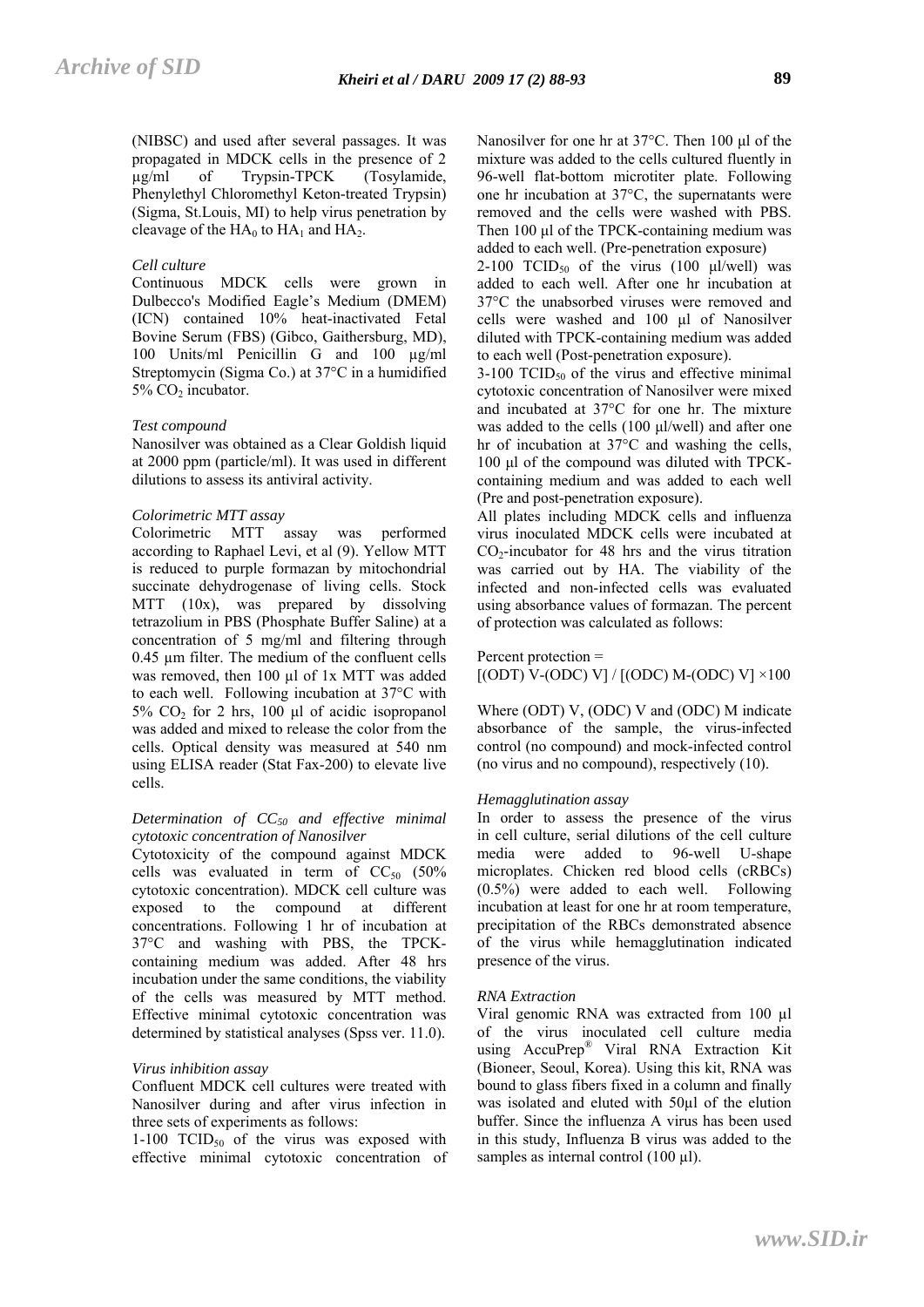## *RT-PCR*

Complementary DNA was synthesized from 10 μl of viral RNA using Superscript<sup>TM</sup>III First-Strand Synthesis System for RT-PCR Kit (Invitrogen, Carslbad, CA). Ten microliters of  $\mu$ l RNA sample along with random hexamer primers and dNTP mix were incubated at 56°C for 5 min and were added to a mixture of buffer, RNase out and Super Script III RT as instructed in the kit. PCR reaction was performed according to the previously described method (11). Primers used for this study were amplified NS gene of influenza B and  $H_1$ gene of influenza A. Finally PCR products (amplicons) were run on 1.5% agarose gel and visualized by ethidium bromide staining. PCR products were measured semi-quantitavely by the band densitometry ratio using "Image Tool" software.

#### **RESULTS**

#### *Cytopathic Effect (CPE) of the virus on MDCK cells*

A serial 10-fold dilution of the virus was prepared. MDCK cells grown in 96-well plate were inoculated by the dilutions.  $TCID_{50}$  of the virus was calculated using Hemagglutination assay and Karber formula (12).

**Table 1.** Cytotoxicity of Nanosilver on MDCK cells by MTT test

| $Sample(\mu g/ml)$ | Mean $\pm SD$      |
|--------------------|--------------------|
| 4                  | $0.003 \pm 0.001*$ |
| 2                  | $0.084 \pm 0.005*$ |
|                    | $0.280 \pm 0.014*$ |
| 0.5                | $0.543 \pm 0.018$  |
| 0.25               | $0.547 \pm 0.002$  |
| 0.125              | $0.553 \pm 0.002$  |
| 0.06               | $0.565 \pm 0.002$  |
| 0.03               | $0.565 \pm 0.002$  |
|                    | $0.565 \pm 0.017$  |

Different concentrations of Nanosilver were added to proper MDCK cell culture. Following MTT assay, OD at 540 nm was determined.Values are averages of four independent examinations.

٭: Significantly different from values obtained for Nanosilver treated compared to untreated sample (p<0.0001).

#### *CC50 and effective minimal cytotoxic concentration of Nanosilver*

Viabilities of the MDCK cells were determined at 48 hrs after exposure to the compound by reading optical densities at 540 nm.  $CC_{50}$  of this compound was deducted from the results of the figure 2 or calculated by MTT results about  $1\mu$ g/ml. After determination of CC<sub>50</sub> of the Nanosilver, effective minimal cytotoxic concentration of Nanosilver with no meaningful difference with control and no serious cytopathic effect on the cells was obtained 0.5µg/ml (Table 1 & Figure 2).



**Figure 1.** (I)CC $_{50}$  and( II) effective minimal cytotoxic concentration of Nanosilver. Optical Density at 540 nm (Y axis) of different dilutions of the compound (X axis) was measured by MTT.



**Figure2.** RT-PCR products of Nanosilver-treated influenza viral RNA (Lanes 2-4) compared to untreated viruses (Lanes 5-6); Lane 1: DNA marker and Lane 7: blank.

#### *Protection percentage*

Two days after each experiment the viabilities of mock-infected and infected cells were evaluated by determination of absorbance of formazan at 540 nm wavelength. The percent of protection was calculated by the following formula:

#### Percent protection =  $[(ODT) V - (ODC) V] / [(ODC) M - (ODC) V] \times 100$

Where (ODT) V, (ODC) V and (ODC) M indicates absorbance of the sample, the virusinfected control (no compound) and mockinfected control (no virus and no compound), respectively (10).

1-Percentage protection of the experiment I is 76.72%, 2-Percentage protection of the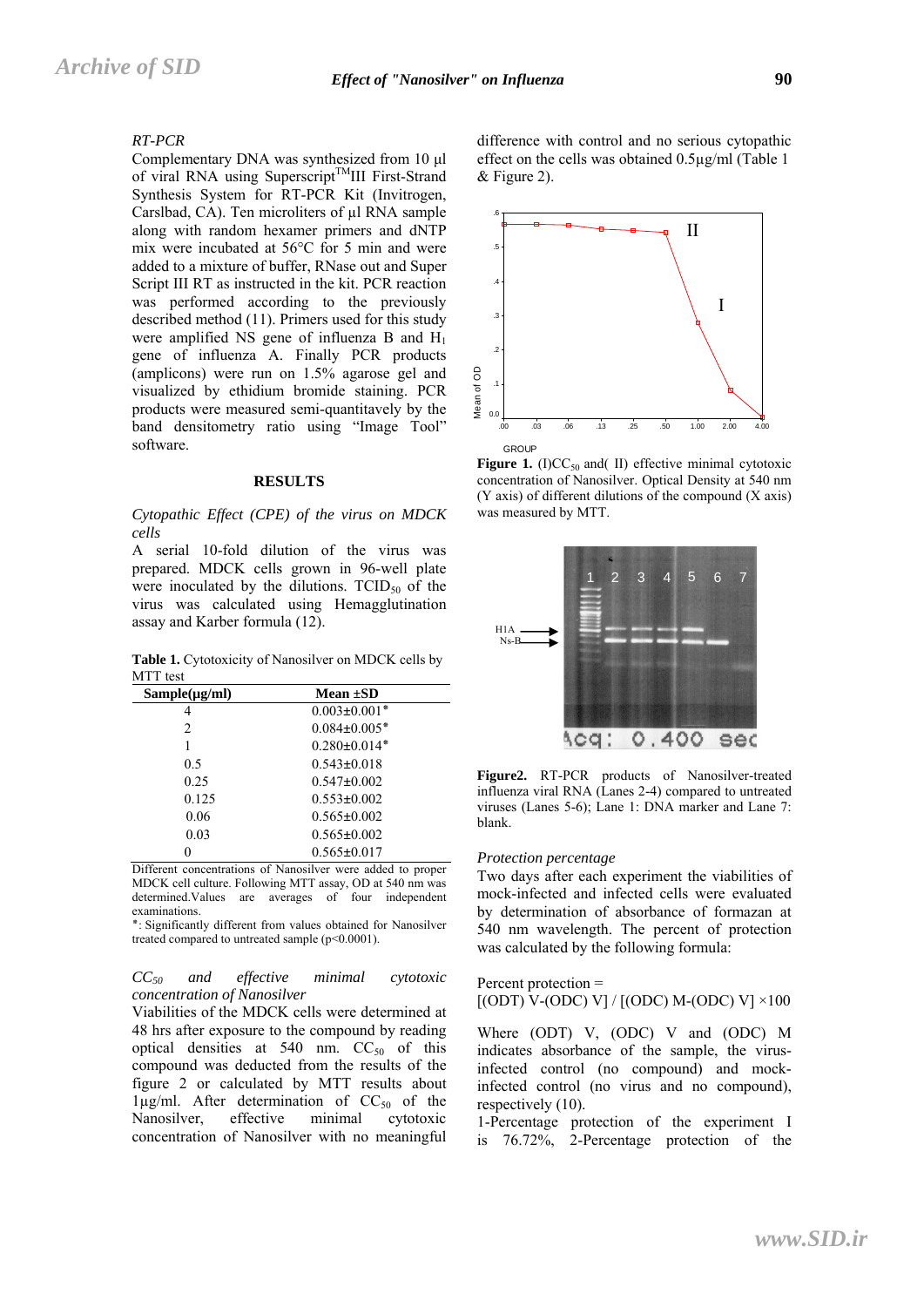experiment II is 58.52%, 3**-**Percentage protection of the experiment 3 is 78.42%

## *Antiviral activity of Nanosilver against influenza virus A (H1N1)*

Cell culture of the virus in the presence of the compound in different sets of experiments was assessed by hemagglutination assay. The inhibitory effect of the Nanosilver is shown by reducing HA titer (Table 2).

**Table2:** Hemagglutination assay of the virus cell cultures exposed to Nanosilver compared with the virus cell culture.

| Group       | Mean $\pm$ SD     |
|-------------|-------------------|
| $V(10^{-1}$ | $1.503 \pm 0.150$ |
|             | $1.105\pm0.069*$  |
| Н           | $1.453\pm0.097$   |
| ш           | $0.987\pm0.111*$  |

Values are averages of four independent examinations for HA assay calculated by Karber formula.

\*: Significantly different from values obtained for Nanosilver treated compared to untreated sample  $(p<0.0001)$ .

# *The results of RT-PCR*

The effect of Nanosilver on the viral genome was shown by reduction in the content of the PCR product bands in gel electrophoresis (Figure 3). Quantitative analysis on PCR products using band densitometry software "Image Tool" and statistical analysis by Mann-Whitney U test showed statically meaningful decrease in genome content in direct exposure of Nanosilver to the virus (Figure 4).



**Figure3:** Semi-quantitative analysis of the genome content in treated samples compared to untreated . The results showed meaningful difference (p<0.05) between samples with direct exposure of Nanosilver to virus (I: Pre-penetration exposure; II: Post-penetration exposure; III: Pre & post-penetration exposure) compared to untreated virus sample.

## **DISCUSSION**

As long as influenza virus remains a serious cause of disease, there will be a need to identify and develop novel anti-influenza compounds with

distinct mechanisms of action (13).The strong toxicity of silver in various chemical forms especially silver nitrate to a wide range of microorganisms is very well known and silver nanoparticles have shown to be a promising antimicrobial material (7).

The antiviral effect of Nanosilver for some viruses have been reported previously (14). In this study its inhibitory effect against influenza virus  $A/H_1N_1$  was investigated. The capacity of silver nanoparticles to inhibit influenza infectivity was determined by MDCK cell culture of the virus. The  $CC_{50}$  value of this compound was found 1 µg/ml by MTT method and the effective minimal cytotoxic concentration with least cytopathic effects on the cells was found 0.5 µg/ml. Infection cycle of the virus involves fusion of viral and cellular membrane with subsequent transfer of viral genetic material into the cytoplasm. The virus envelope consisted of lipid bilayer interspersed with protruding glycoproteins: HA, NA and  $M<sub>2</sub>$ . The glycoprotein involved in fusion is HA trimer, each consisted of two identical subunits:  $HA_1$  and  $HA_2$ .  $HA_1$  is exposed to the exterior and  $HA<sub>2</sub>$  transmembrane glycoprotein subunit spans the viral membrane and connects the exterior  $HA_1$  with  $M_1$  matrix protein. The main function of  $HA_1$  is to bind with sialylated cell-receptor sites on host cells and are more exposed to the exterior and should be more accessible for potential Nanosilver interaction (15).

Each monomer of HA has two disulfide bonds, one of them links amino acids  $14$  (HA<sub>1</sub>) and  $137$  $(HA<sub>2</sub>)$ . These subunits undergo conformational changes by breaking disulfide bonds to make receptor binding sites available to interact with cell receptors (15). These exposed disulfide bonds would be the most attractive sites for Nanosilver to interact with the virus. The specificity of Nanosilver in its natural tendency to disulfide bonds plays an important role in the antiviral activity, therefore blocking the host receptor binding sites of the virus. This result can further extends previous findings that silver nanoparticles are useful for anti-HIV adsorption to the host cells (7). In this study inhibition of influenza virus adsorption to MDCK cells and chicken red blood cells by Nanosilver was investigated by MTT, HA and RT-PCR methods. High percent protection following exposure of Nanosilver to the virus cell culture by MTT method is in concordance with reduction of HA titer of the virus cell culture after incubation with Nanosilver. This inhibitory effect of Nanosilver was also observed in RT-PCR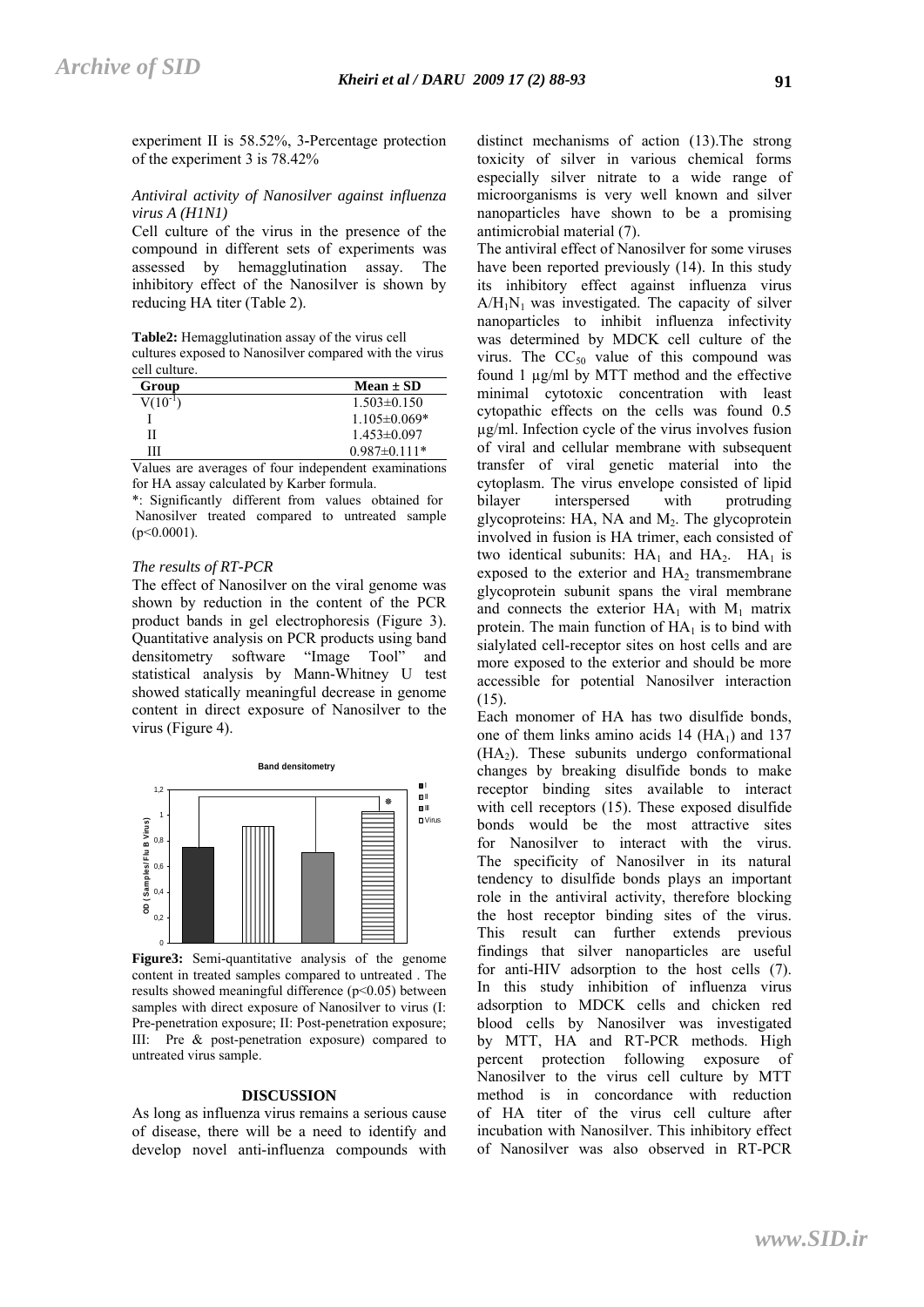products by reducing the gel electrophoresis band content.

For all three kinds of treatments with Nanosilver at 0.5 µg/ml concentration, viral infectivity was reduced, while pre-penetration and pre and postpenetration were more effective  $(p<0.05)$  as it has been reported previously (16). The results show that Nanosilver may interfere whit viral membrane fusion by inhibition of penetration (17). However, its effect on the host cells that might be interference with fusion has also been suggested (18).

In order to analyze the target molecule to which Nanoailver interacts during the adsorption/penetration process, the inhibitory effect of Nanosilver against binding of antibodies to viral membrane glycoprotein knobs was also investigated. Result showed Nanosilver could inhibit interaction between glycoprotein knobs and antibodies to some extent. The decrease in the fluorescent was observed following addition of Nanosilver (data not shown).

Using biochemical and molecular methods to investigate the antiviral activity of Nanosilver, it is suggested that it could be a good candidate as disinfectant as well as antiseptic to prevent the viral infection.

Research on interaction of inorganic nonaparticles with biosystems has been started recently and its applications are going to be discovered. Knowing the exact Nanosilver effect on the virus provides the incentive for further research on the surface glycoprotein conformation following interaction with Nanosilver.

## **ACKNOWLEDGMENT**

The authors appreciate Mr. Abbas Jamali's help to edit the article.

# **REFERENCES**

- 1. Carraro E. , Ferreira N. Daniel, Benfica D., Helena S. Ana, Francisco H. Celso, Cristina J. Nancy. Application of a duplex RT-PCR and direct immunofluorescence assay in comparion with virus isolation for detection of influenza A & B., J. Diagnostic Microbiology and Infectious Diseases. 2007; 57:53-57.
- 2. Wright Amy E. Cross; Burres Sue S.; Kohen Neal; Frank. Novel antiviral and antitumor terpen hydroquinons and methods of use. US patent 5,051,419, 1991.
- 3. Liau S.Y., Reed D.C., Pugh W.J., Furr J.R., Russell A.D. Interaction of silver nitrate with readily identifiable groups: relationship to the antibacterial action of silver ions, J. Applied Microb. 1997; 25: 279-283.
- 4. Fuhrmann, G.F. and Rothstein, A. The mechanism of the partial inhibition of fermentation in yeast by Nickle ions.Biochemica et Biopphisica Acta. 1968; 163:331-338.
- 5. Russell A.D. and Hugo W.B. Antibacterial activity and action of silver. Progrress in medicinal Chemistry. 1994; 31:351-376.
- 6. http://www.nano-silver.net : Antimicrobial mechanisms of Nano-silver
- 7. Elechiguerra J. Luis, Burt Justin L, Morones Jose R, camacho B. Alejandra, Xiaoxia Gao, Humberto H Lare, Jose Y. Miguel. Interaction of silver nanoparticles with HIV-1, J. Nanobiotechnology. 2005; 3:6, 1-10.
- 8. Wilson, I.A., J.el. J and Wiley D.C. Structure of the HA membrane glycoprotein of influenza virus at 3 A° resolution, Nature. 1981; 280:366-373.
- 9. Levi R., Beeor-T. Talia, Arnon R. Microculture Virus titration a simple colorimetric assay for influenza virus titration, J. Virological methods. 1995; 52: 55-64.
- 10. Shigeta S., Mori S., Wtanabe J., Soeda S., Takahashi K., Yamase T., Synergistic anti-influenza virus A (H1N1) activities of PM-523 (Polyoxomatalate) and Ribavirin in vitro and in vivo, J. Antimicrobial agents and chemotherapy. 1997;1423-1427.
- 11. Shahidi M., Tavassoti K. M., Amini-Bavil-Olyaee S., Hosseini M., moattari A., Tabatabaeian M., Bashar R., Sarami-F. R., Mahboudi F., Molecular and phylogenetic analysis of human Influenza virus among Iranian patients in Shiraz, Iran. J. Med.Virol. 2007; 79:803-810.
- 12. Karber, G. 50% endpoint calculation, Arch. Exp. Pharmak. 1931; 162,480-483.
- 13. C. Wagman P., A. Leong M., A. Simmen K., Development of a novel influenza A antiviral assay, J. Virological methods. 2002; 105-114.
- 14. Shigeta S., Mori S., Kodama E., Kodama J., Takahashi K., Yamase T., Broad spectrum anti-RNA virus activities of titanium and vanadium substituted Polyoxotungstates, J. Antiviral Research. 2003; 58: 265-271.
- 15. Bullough Per A., M. Hughson F., J. Skehel J., C. Wiely D., Structure of influenza hemagglutinin at the PH of membrane fusion, J. Nature. 1994; 371: 37-43.
- 16. Nakayama, M, Suzuki, K., Toda. M., Okubo, S., Hara, Y., Shimamura, T., Inhibition of the infectivity of influenza virus by tea polyphenols, J. Antiviral Research. 1993; 21: 289-299.